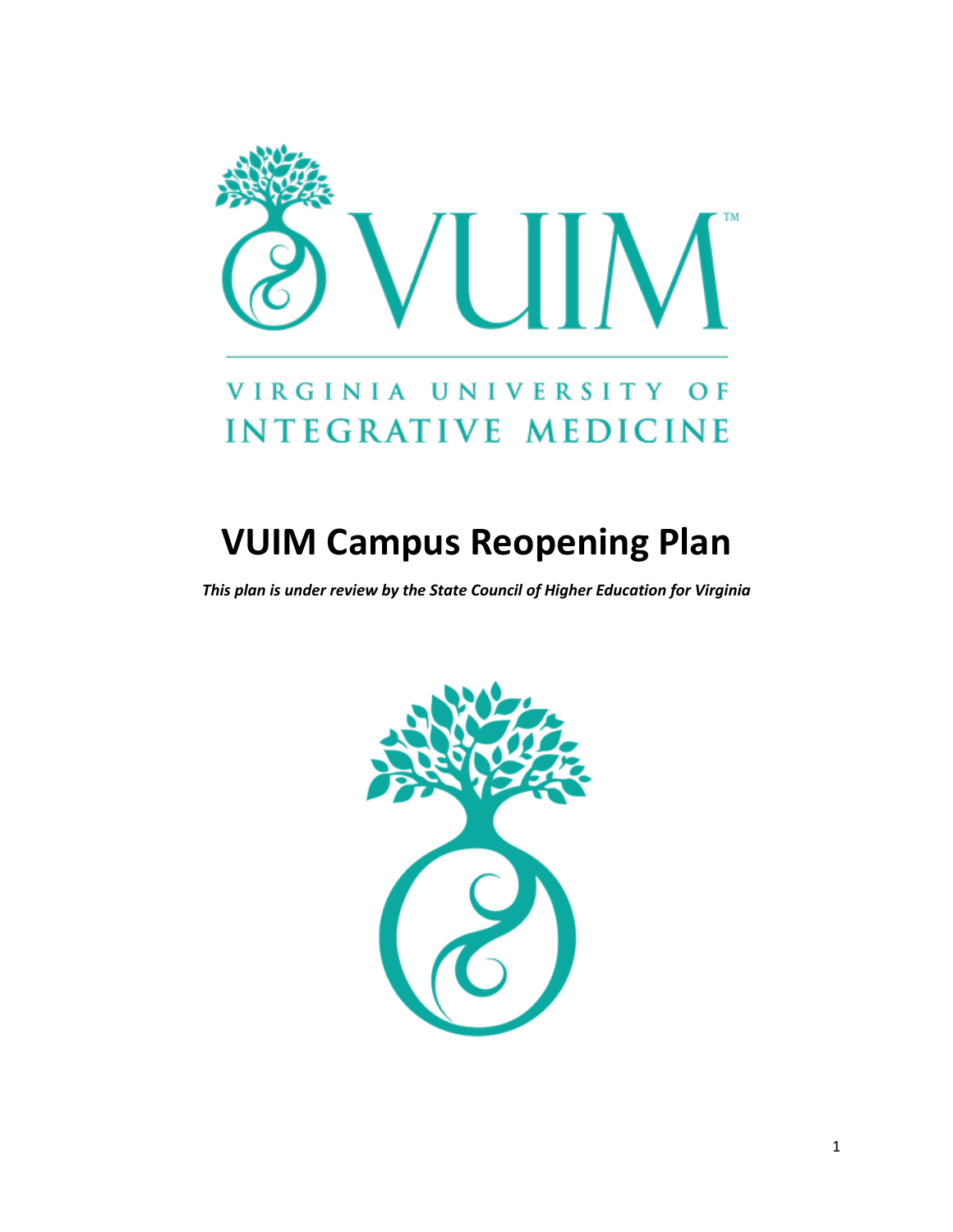## Table of Contents

| Shutdown Considerations If Necessitated by Severe Conditions and/or Public Health Guidance16 |  |
|----------------------------------------------------------------------------------------------|--|
|                                                                                              |  |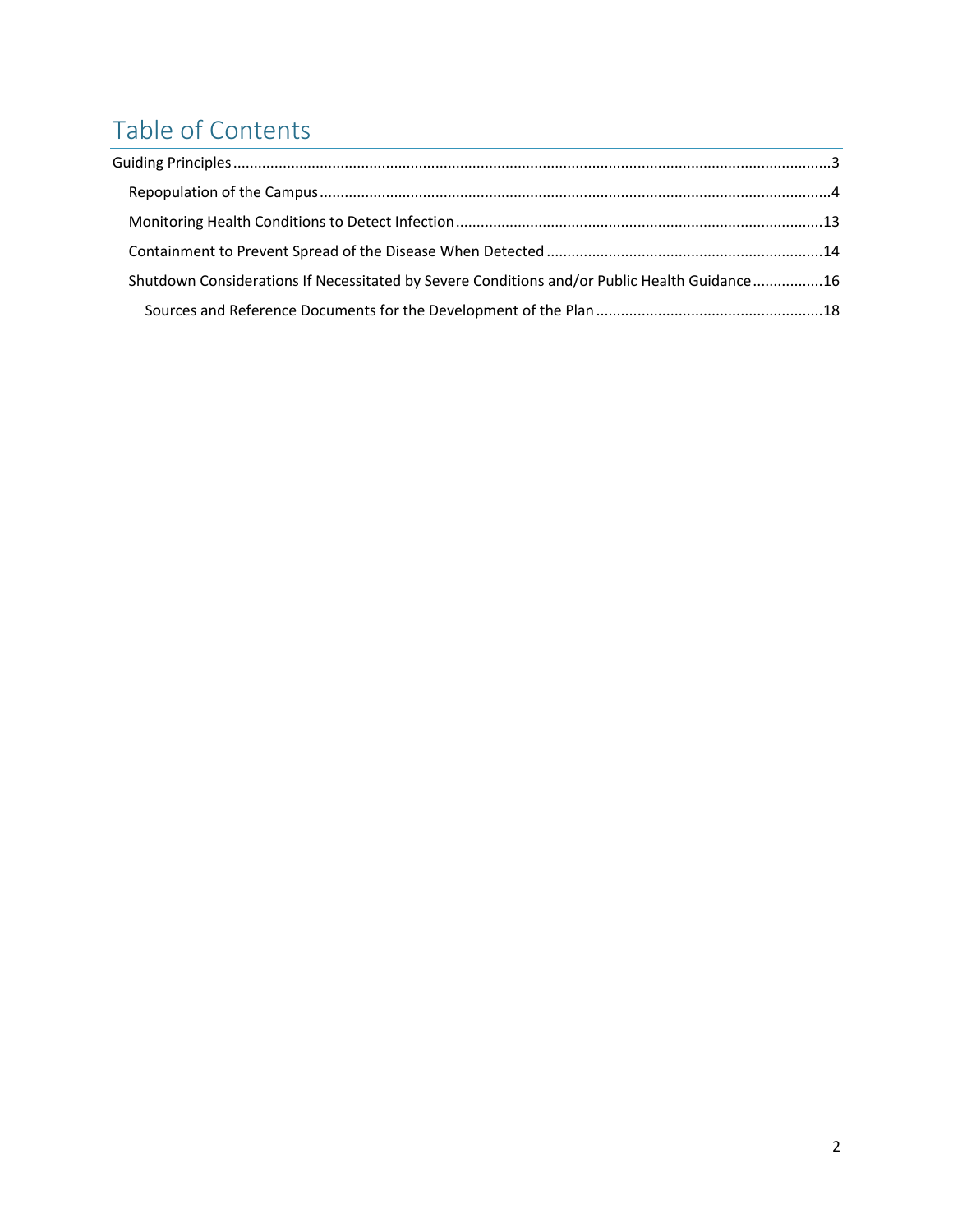## Guiding Principles

Throughout the development of the Reopening Plan, leadership at VUIM were guided by these principles:

- The public health and well-being of our main constituencies (faculty, students, staff, patients) is our first priority
- Class schedule modifications should allow students to make academic progress toward their graduation.
- In-person labs and other experiential classes are prioritized when possible.
- A return to normalcy is paramount given that the educational experience of becoming a practitioner of Acupuncture involves the interaction between our students and faculty in classrooms, labs, and clinical treatment rooms.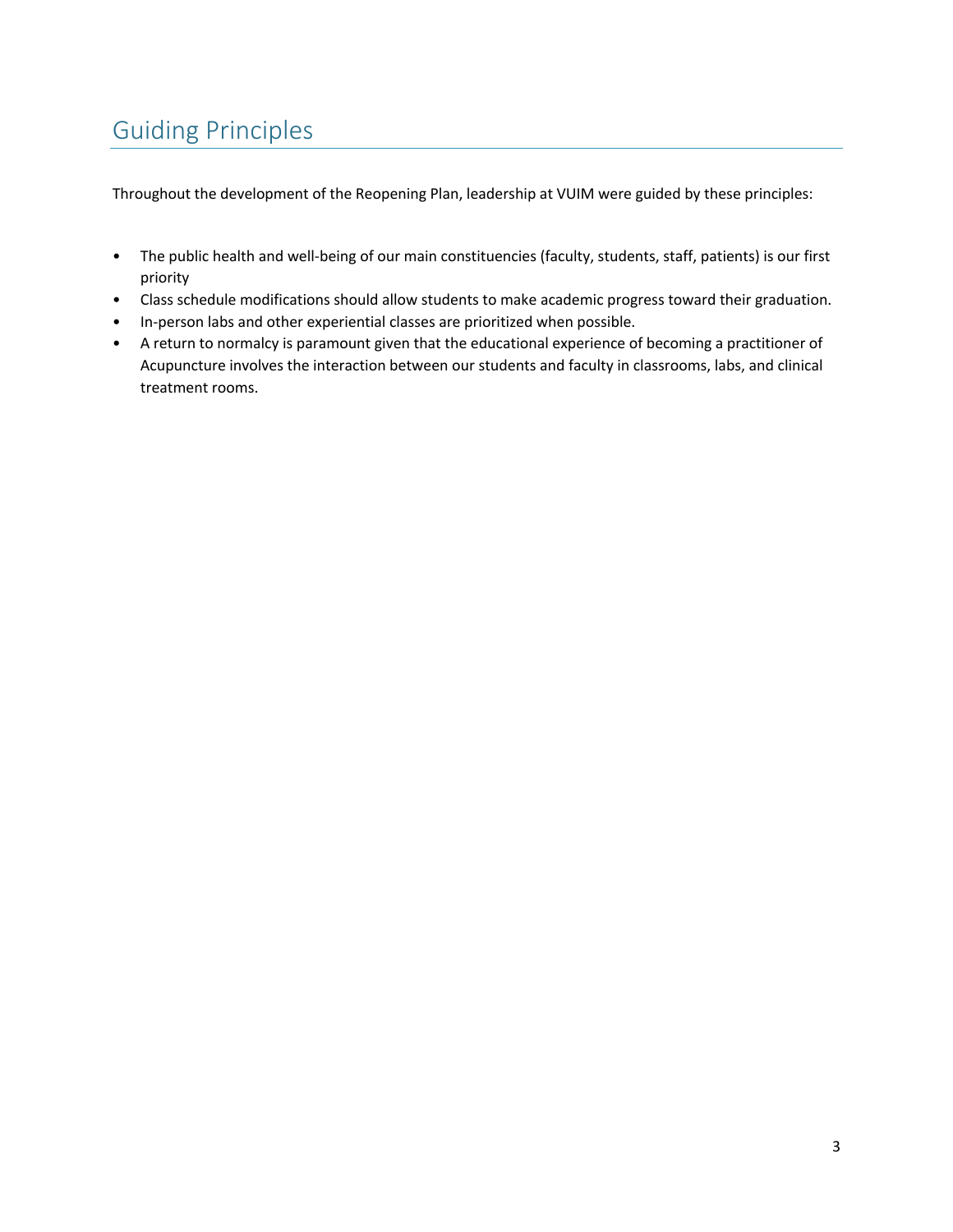### Repopulation of the Campus

#### **1. Establishment of a COVID-19 coordinator/campus team**

- a. Coordinator
	- i. Name: John Yoo
	- ii. Email Address: jyoo@vuim.edu
	- iii. Mobile Number: 703-618-6756
- b. Secondary Coordinator
	- i. Name: Chad Egresi
	- ii. Email Address: cegresi@vuim.edu
	- iii. Mobile Number: 607-288-3407

#### **2. Contact information and procedures for reaching the local health department.**

- a. Fairfax County Health Department
	- i. Joseph Willard Health Center
		- 1. 3750 Old Lee Highway
		- 2. Fairfax, VA, 22030-1806
		- 3. Email: JosephWillard.Center@fairfaxcounty.gov
		- 4. Phone: 703-246-7100

#### **b. Procedures for Contacting Local Health Department**

- i. The Primary Contact (or secondary contact in the event the Primary Contact is unavailable) for the Virginia University of Integrative Medicine will be notified in the event a COVID-19 case is identified.
- ii. The Primary or Secondary contact will be responsible for contacting the Fairfax County Health Department to notify them of the incidence/case immediately upon identification. Contact will be made by phone and email for redundancy.

#### **3. Students' initial return to campus (such as initial screening, move-in)**

- a. Students will return to campus Monday, October  $5<sup>th</sup>$ , 2020 for their first day of class for the Fall Term.
- b. The students returning to class will be a small, subset of the larger student body of the Virginia University of Integrative Medicine.
- c. Students returning to campus will consist of only those registered and enrolled in courses requiring practical/laboratory-based training of Acupuncture.
- d. Those students returning to campus will complete an "Acknowledgement of Risk Form" as dictated by Secretary Qarni's May 26th Health Education Advisement.
- e. The institution understands that students may only be placed into clinical settings if they have read and signed an acknowledgement of risk. We will utilize the form/template provided by SCHEV, developed through the Secretary's workgroup to fulfill the intended purpose.
- f. Any modifications that must be made to the form will be completed under guidance of legal counsel.
- **4. Education/training of students: consider COVID-19 prevention education as part of student orientation. (hand washing, staying home if ill, etc.)**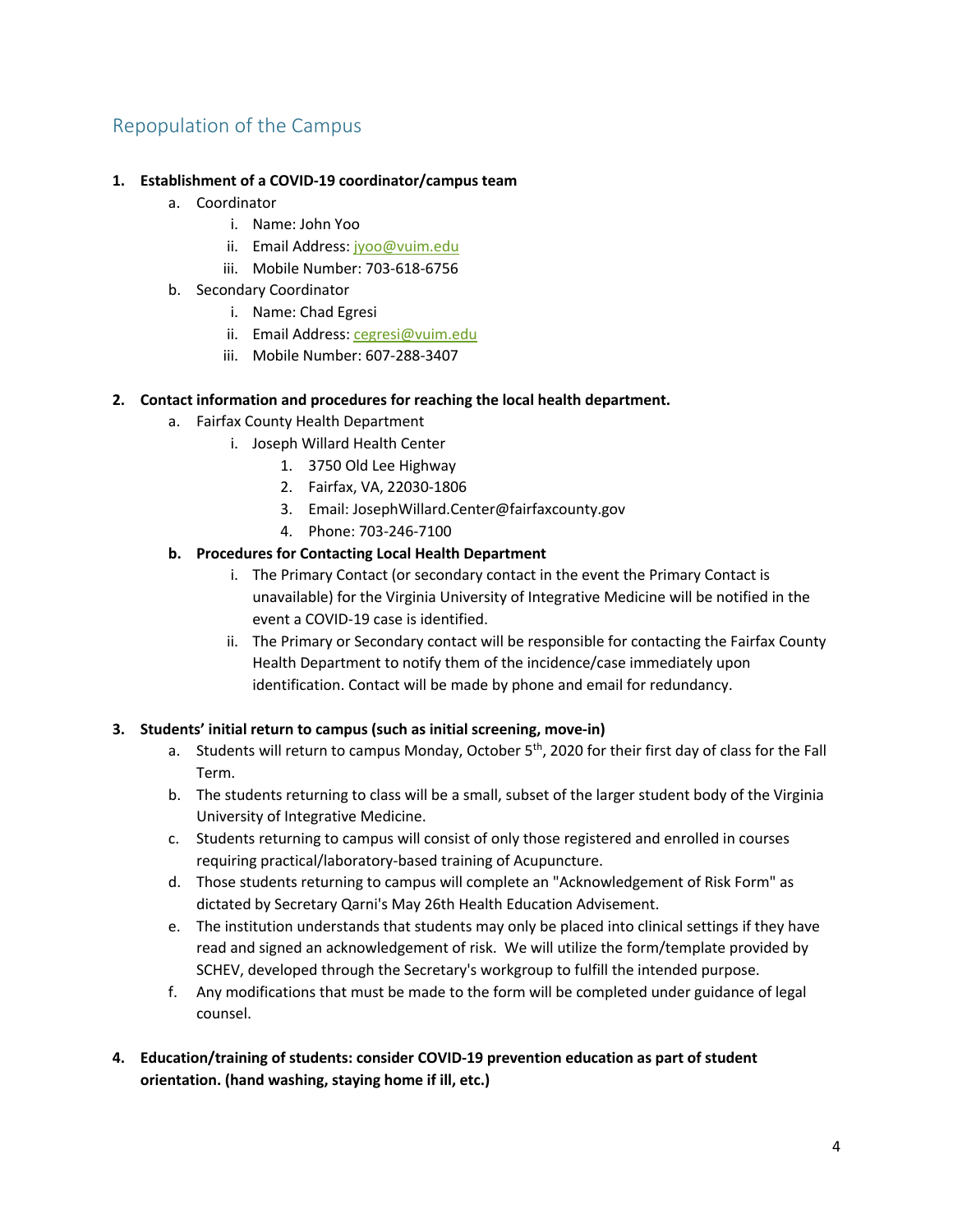- a. The Virginia University of Integrative Medicine's New Student Orientation is scheduled for September 23<sup>rd</sup>, 2020. All new students, including students admitted to the term after orientation has taken place will receive a copy of the presentation by email.
- b. To minimize physical contact and support social distancing guidelines, the New Student Orientation will be conducted online via video conferencing /webinar software (Zoom).
- c. New students who are admitted and enrolled for the first time at the Virginia University of Integrative Medicine for the Fall Quarter will be provided training that promotes behaviors that reduce spread of COVID-19.
	- i. Trainings will include guidance on Staying Home or Self-Isolating when Appropriate; Hand Hygiene and Respiratory Etiquette; Recommended Face Coverings; Availability of Supplies and Message Reminders regarding guidance.
- d. Returning students enrolled for the Fall Quarter will be provided the same training through a separate presentation. The date of the presentation is to be determined but will take place prior to the 10/5/20 return to campus. The presentation will be emailed to all students.
- e. Both presentations will be recorded for those who are unable to attend the live session.

#### **5. Physical Distancing, according to CDC guidance:**

- **a. Strategies to allow physical distancing in classrooms/learning environments. (e.g. occupancy, staggered schedules, classroom layouts, workspace distancing, etc.)**
	- i. The Virginia University of Integrative Medicine (VUIM) is taking a conservative approach and strategy with respect to its reopening in the Fall. The institution is purposefully taking a measured approach by limiting the return of students to campus to those who register and enroll for courses requiring practical/laboratory-based training of Acupuncture. Each degree granting program offered at VUIM offers a fraction of its total program hours in the form of practical/laboratory-based training:

|                                             | Total | Practical            | Lab      |
|---------------------------------------------|-------|----------------------|----------|
| Program Name                                | Hours | Clinic Hours   Hours |          |
| Master of Science in Oriental Medicine      | 3030  | 990                  | 200      |
| Master of Science in Acupuncture            | 2090  | 690                  | 160      |
| Doctor of Acupuncture and Oriental Medicine | 1260  | 180                  | $\Omega$ |
| Doctor of Acupuncture                       | 2492  | 810                  | 160      |
| Doctor of Oriental Medicine                 | 3432  | 1110                 | 200      |

ii. Modeled against our institution's Spring 2020 and Summer 2020 enrollment data, our proposed plan to limit on-campus training to only those courses with Practical/Lab components would have led to on-campus instruction according to the following table: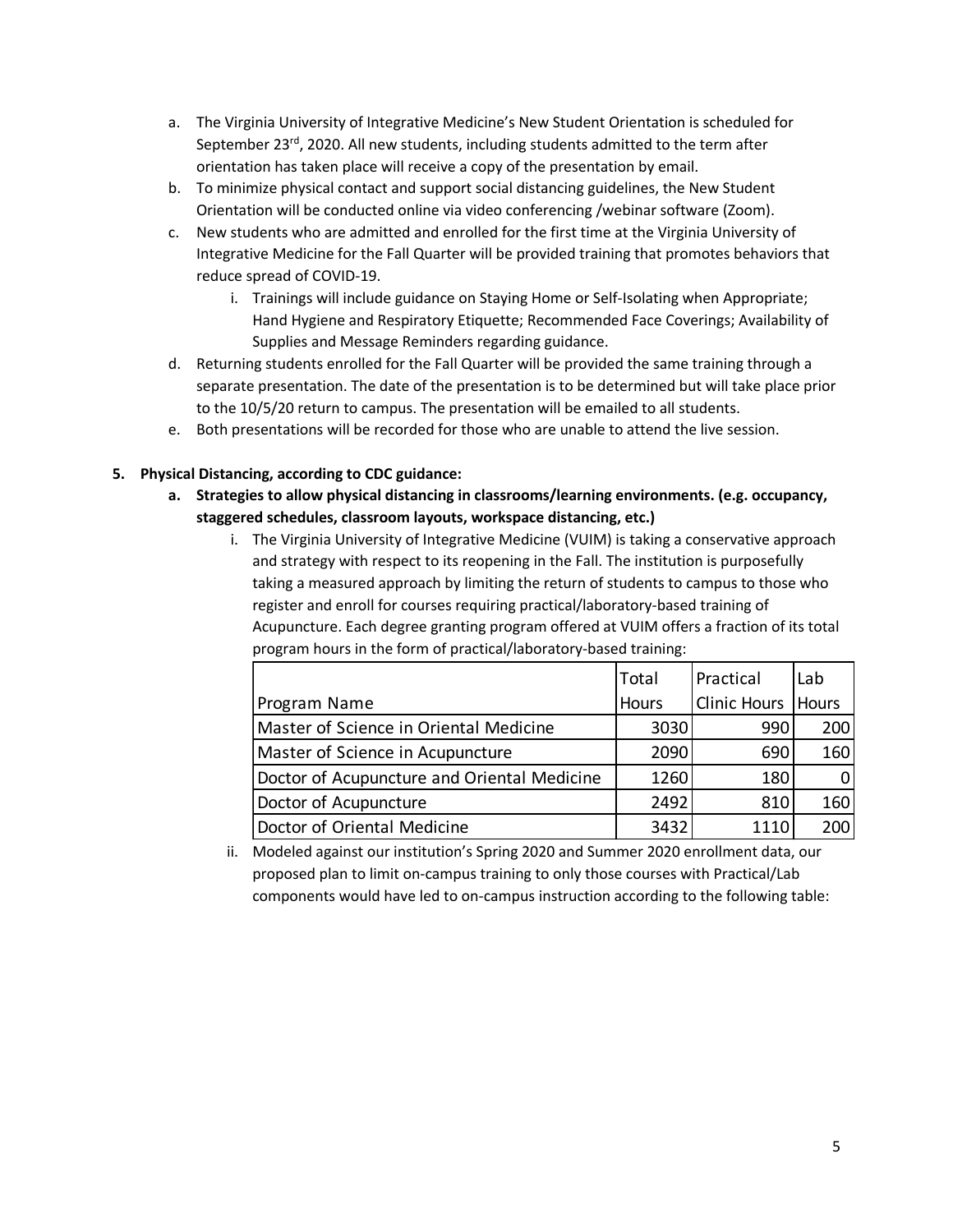| <b>Course</b>                       | Spring 2020<br>Qtr. | <b>Summer</b><br>2020 Qtr. |
|-------------------------------------|---------------------|----------------------------|
|                                     | # of                | # of                       |
|                                     | <b>Students</b>     | <b>Students</b>            |
|                                     | Enrolled            | Enrolled                   |
| AC360                               | 0                   | 21                         |
| AC360K                              | 14                  | 5                          |
| AC360C                              | 0                   | 0                          |
| AC370                               | 14                  | 13                         |
| <b>AC370K</b>                       | 12                  | 0                          |
| AC370K                              | 16                  | 0                          |
| <b>AC370C</b>                       | 0                   | 0                          |
| AC410                               | 19                  | 0                          |
| AC410K                              | 14                  | 10                         |
| <b>AC410C</b>                       | 0                   | 3                          |
| AC420                               | 0                   | 13                         |
| AC420K                              | 0                   | 21                         |
| <b>AC420C</b>                       | 0                   | 0                          |
| AC430                               | 14                  | 29                         |
| AC430K                              | 0                   | 0                          |
| <b>AC430C</b>                       | 0                   | 10                         |
| AC510                               | 0                   | 16                         |
| <b>AC510K</b>                       | 0                   | 23                         |
| <b>AC510C</b>                       | 0                   | 0                          |
| WM450                               | 16                  | 13                         |
| <b>WM450K</b>                       | 18                  | $\overline{24}$            |
| <b>WM450C</b>                       | 0                   | 8                          |
| <b>WM540</b>                        | 0                   | 10                         |
| <b>WM540K</b>                       | 33                  | 0                          |
| <b>WM540C</b>                       | 8                   | 6                          |
| <b>Total Enrolled</b>               | 178                 | 225                        |
| Avg. Enrolled Per Course<br>Offered | 16                  | 14                         |

- iii. Courses would be scheduled and offered so that no more than 50 students and faculty would be on campus for a course at any one time. Based on the registration/enrollment from our Spring and Summer quarters, the maximum threshold of 50 individuals on campus would not have been exceeded.
- **b. Social distancing considerations outside the classroom (e.g. limiting visitors, changes to dining services, extracurricular activities, sorority/fraternity life, etc.)**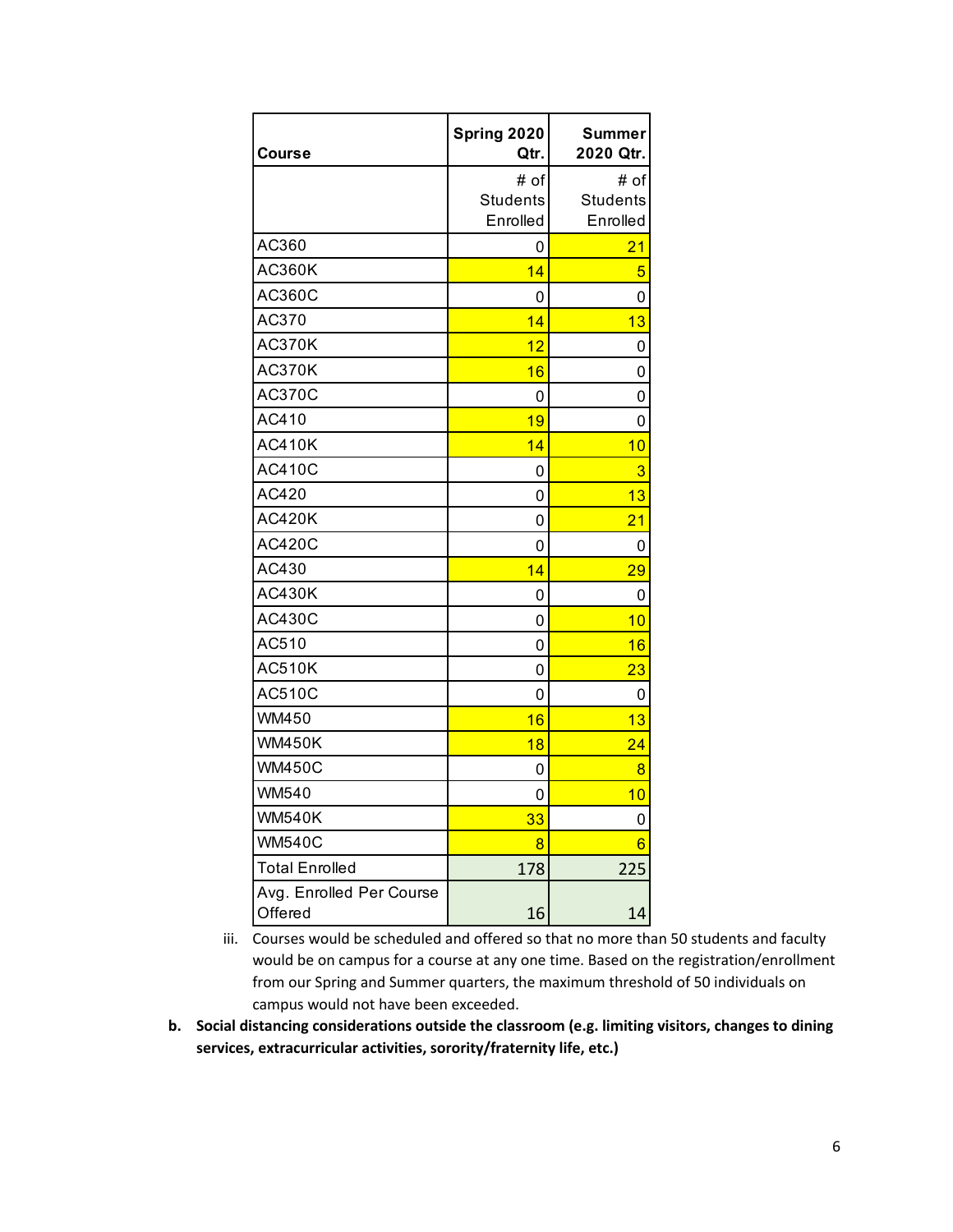- i. The commuter-nature of the Virginia University of Integrative Medicine student population supports the promotion of social distancing considerations outside of the classroom. VUIM does not offer:
	- 1. On campus or off-campus housing
	- 2. Dining Services
	- 3. Sorority/Fraternity Life
	- 4. On campus or off campus school sanctioned Extracurricular Activities
- **c. Restrict occupancy/stagger use of communal, shared spaces such as lounges, exercise rooms, dining halls, etc. to ensure physical distancing. Occupancy must be consistent with any active Executive Orders.**
	- i. During the limited return to campus in the Fall, eating and food on campus will be strictly prohibited in the classroom and anywhere on campus grounds. Students will be permitted to bring a single beverage (i.e. water bottle, thermos, cup) for personal use.
- **d. Limitations on size of gatherings and/or strict physical distancing to be in place during gatherings.**
	- i. As noted in Executive Order 65 issued by the Governor, strict adherence to Social Distancing will be in effect on campus. VUIM will not hold or host gatherings of more than 50 individuals. Faculty and Staff will work collaboratively to monitor adherence to social distancing guidelines on campus. Students will be asked to serve the greater VUIM community by self-policing and encouraging their fellow student colleagues to adhere to guidelines
- **e. Strategies for food/dining services should be consistent with plans to optimize physical distancing. Plans regarding dining services should consider strategies such as requirements for face coverings, policies to encourage staff to stay home if ill, ensuring adequate hand hygiene, routine cleaning/disinfection, and health screenings for staff. Implement engineering controls including: limiting the number of diners or other methods of crowd control, appropriate spacing between tables, eliminating buffet-style or self-serve food, and take out/delivery options.**
	- i. As referenced previously, VUIM does not offer dining services and will be closing access to break rooms and lounges on campus during the limited return to campus in the Fall Quarter of 2020. The restricted access to the shared spaces will be coupled with strict prohibitions on eating/food on campus.
- **6. Hygiene practices and cleaning/disinfecting protocols.**
	- **a. Cleaning and disinfection protocols to include frequently touched surfaces; transport vehicles; schedules for increased cleaning, routine cleaning, and disinfection; ensuring adequate cleaning supplies and correct use/storage**
		- i. The Virginia University of Integrative Medicine operates in a single, roughly 24000 Square Foot building located in Fairfax, VA. The Building receives nightly cleaning from a professional cleaning vendor contracted by the building landlord (Cleaners of America: Cleanersofamerica.com) that has adjusted their cleaning protocols in response to the current pandemic environment.
		- ii. The cleaning staff are highly trained in the removal of biological contamination from environmental and equipment surfaces. The vendor understands the importance of preventing the transmission of microorganisms from person to person. Through indepth and ongoing web-based, classroom and hands-on training, their employees are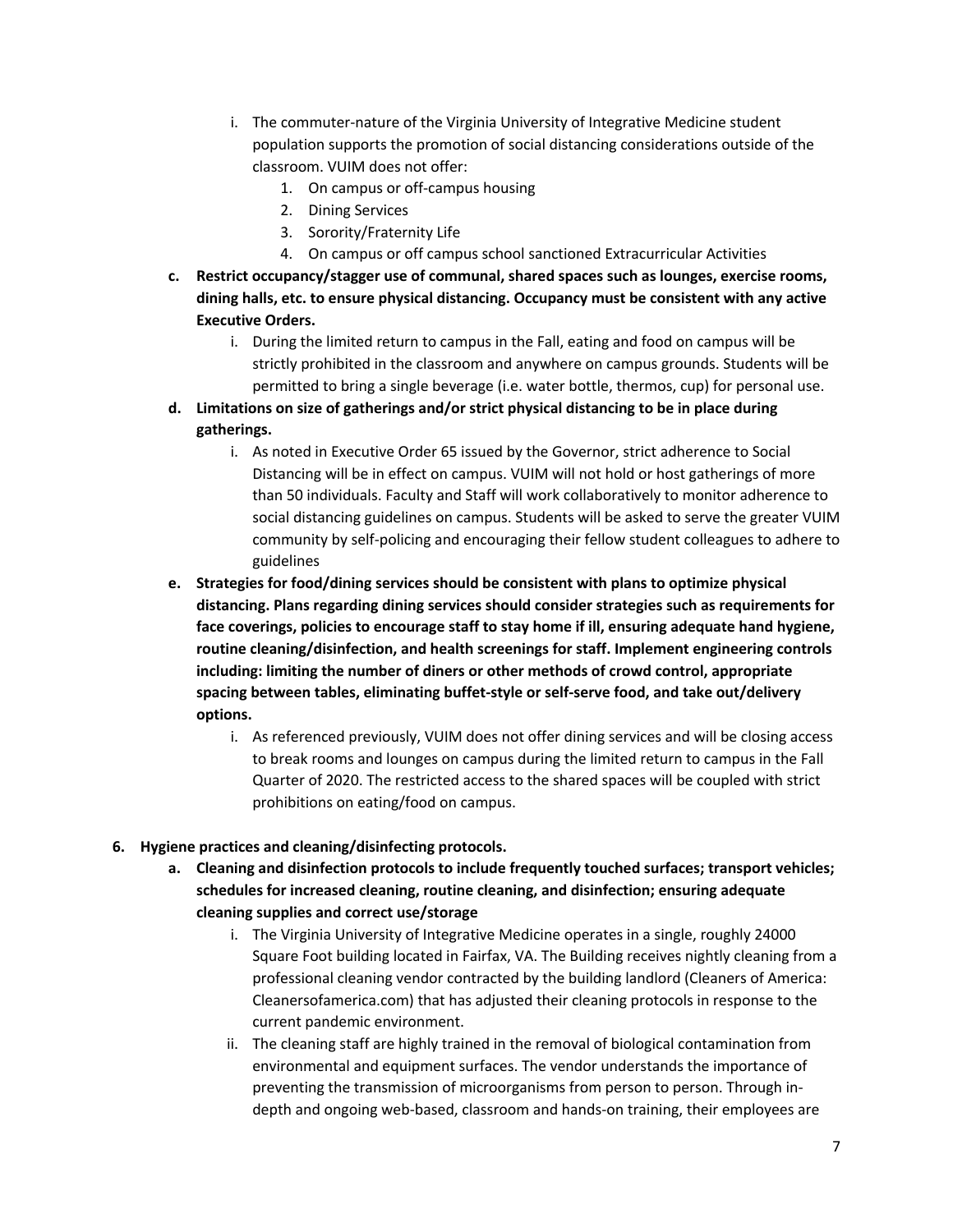taught about the needs of education and medical environments. In the event of a breakout, vendors are capable of offering a one-time biohazard clean up and disposal to around-the-clock facilities housekeeping. Special requests for emergency service are available 24 hours a day, seven days a week. Employee training curriculum for the Cleaning Service Vendor is compliant with all regulatory requirements, and includes:

- 1. Occupational Safety and Health Administration (OSHA) standards, section 1910.1030
- 2. National Safety Council Bloodborne Pathogen Program
- 3. Disinfectant Chemistry
- 4. Aseptic Cleaning
- 5. Basic Microbiology
- 6. Safety and Security
- 7. Universal Precautions
- 8. Personal Protective Equipment
- 9. Terminal Cleaning and Outbreak Containment
- iii. Moreover, additional midweek and weekend deep cleaning has been contracted by the University to supplement the services provided by the landlord's vendor.
- iv. While the institution understands that most surfaces and objects will only need normal routine cleaning, frequently touched surfaces and objects like light switches and doorknobs will be cleaned and then disinfected to further reduce the risk of germs on surfaces and objects. EPA-approved disinfectants will be used. In the event an EPAapproved disinfectant is unavailable, cleaning service vendors will use 1/3 cup of bleach added to 1 gallon of water, or 70% alcohol solutions to disinfect.
- v. CLASSROOMS AND LIBRARY/STUDY AREA GUIDANCE
	- 1. Sanitize hands when entering and leaving classroom
	- 2. Disinfect ALL classroom surfaces prior to and at the end of EVERY class including:
		- a. Tables and metal parts of chairs
		- b. Doorknobs
		- c. Light switches
		- d. White Board markers
		- e. treatment table & bolsters
		- f. shelving
	- 3. Disinfect all personal items at the end of class or clinic shift and before leaving room with wipes provided.
		- a. laptops, ipads, phones, glasses, coffee cups/personal thermos
- vi. FRONT DESK, CLINIC RECEPTION AND STAFF AREA GUIDANCE
	- 1. Disinfect work area at the beginning, middle and end of each day
		- a. desks, computers, phones
		- b. Disinfect desk area used by patients after each patient
	- 2. Disinfect common areas after each patient time slot
		- a. chairs, doorknobs, water cooler, bannisters, bathrooms, surfaces
		- b. Disinfect sound machines at the end of each day
- vii. CLINIC ROOMS GUIDANCE
	- 1. Disinfect ALL surfaces:
		- a. At the start of each shift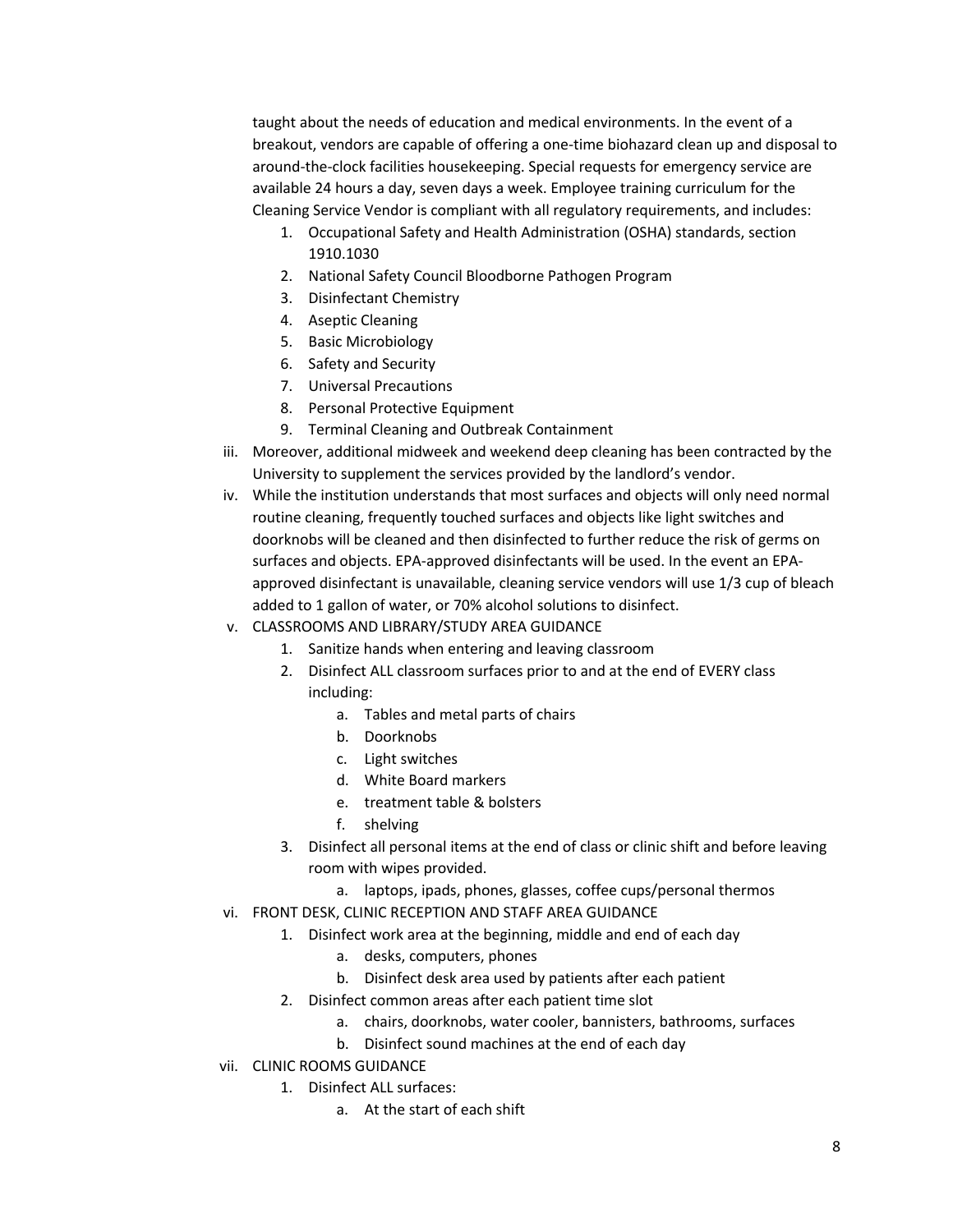- b. Between each patient
- c. At the end of each shift
- d. Treatment table, door knobs, chairs, tables, bolster, shelving
- e. Change disposable pillowcase and treatment table covering between each patient

#### **b. Provisions for hand sanitizer/handwashing stations**

- i. As a medical training institution, the Virginia University of Integrative Medicine has promoted and educated students on the importance of handwashing. Hand Sanitizer stations are located in common areas throughout the campus building. In addition, each room used for practical clinical training is supplied with hand sanitizers. In response to the COVID-19 Pandemic, these efforts will be further supplemented with the addition of hand sanitizer bottles/stations in each classroom that is being used for instruction.
- **c. Minimize shared objects and ensure adequate supplies to minimize sharing to the extent possible (e.g. dedicated student supplies, lab equipment, computers, etc.).**
	- i. The nature of Acupuncture medical training limits the use of shared supplies with the exception of treatment tables. Given the limited classroom space and the need for students to practice techniques on one another during lab-based trainings, treatment tables will continue to be shared. However, social distancing measures will be strictly enforced to ensure proper spacing and limited sharing of equipment is observed by students.
- **7. Housing: it is difficult to maintain physical distancing in on-campus housing, even with modifications. Plans should consider strategies to decrease the risk such as requirements for face coverings in shared spaces, reminders of proper hand hygiene, enhanced cleaning, training for residential advisors/live in staff, restrictions on events/social activities in housing facilities, establishment of occupancy limits, restrictions on building access, etc. IHEs may want to require training and document training of certain staff.**
	- a. As noted previously, the Virginia University of Integrative Medicine is commuter-based school that does not offer campus housing.
- **8. Consideration of vulnerable individuals (e.g. 65 years or older, underlying health conditions):**
	- **a. Policy options to support those at higher risk for severe illness to mitigate their exposure risk (e.g. telework, modified job duties, virtual learning opportunities).**
	- **b. Implement flexible sick leave policies and practices that enable faculty, staff and students to stay home or self-isolate when they are sick or have been exposed.**
	- **c. Develop policies for return to class/work after COVID-19 illness.**
		- i. Since mid-March, when the institution was forced to adjust its operations in response to the COVID-19 Pandemic, all staff and courses have been operating on a remote basis: Courses have engaged in remote learning while staff have been teleworking from home.
		- ii. With the limited reopening of campus that is planned for the Fall Quarter of 2020, all faculty – with the exception of those teaching practical/lab courses will continue teaching students remotely, online.
		- iii. Leave and excused absence policies will not be punitively enforced for those members of the student body and staff who are taking time off due to illness – especially those exhibiting symptoms of COVID-19. Leave and excused absence policies will be flexibly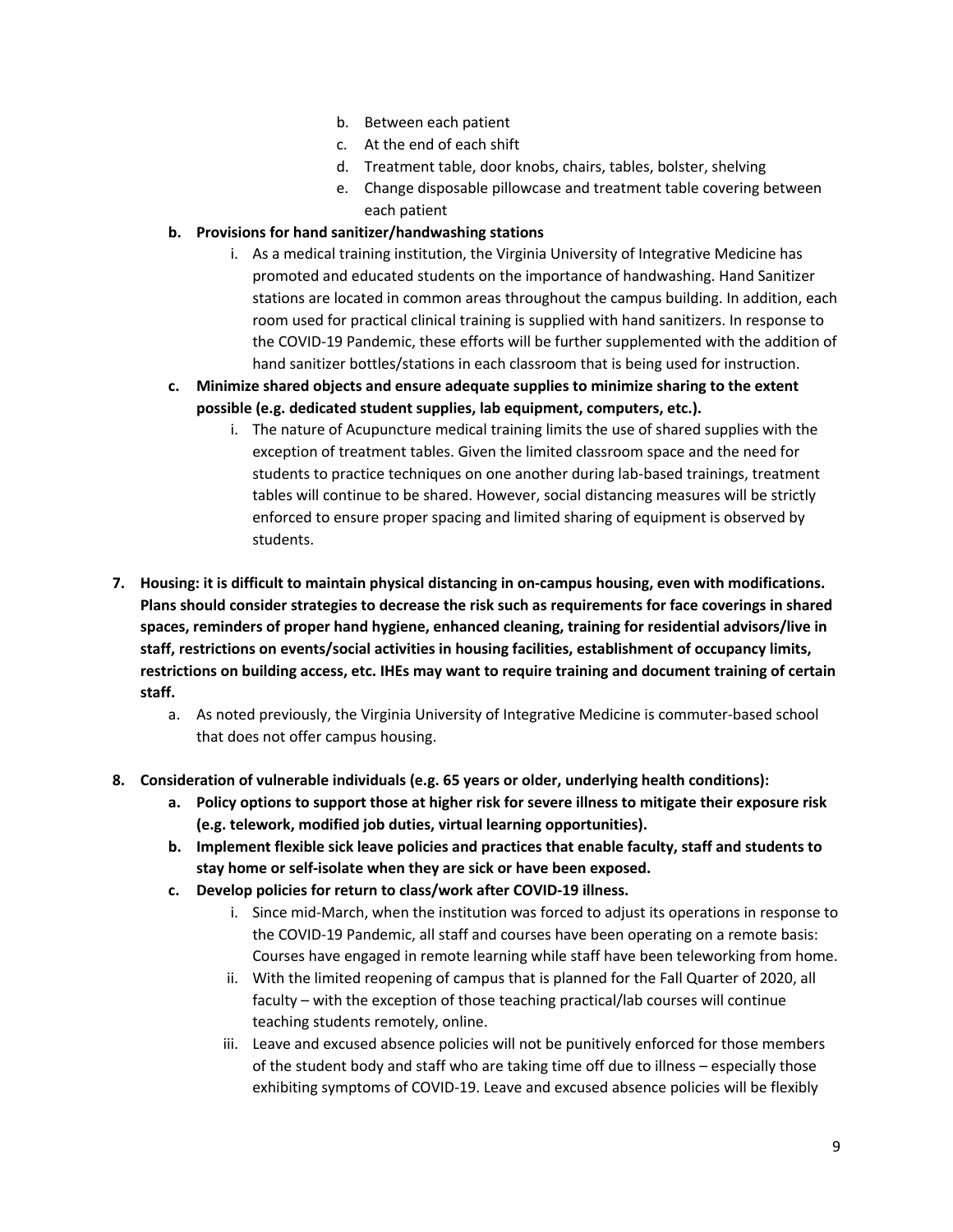applied for employees and students who need to stay home with their children if there are school or childcare closures, or to care for sick family members.

- iv. Policies for returning to class/work after a COVID-19 illness will be as follows:
	- 1. If a faculty/staff/student is certain they had COVID-19, and exhibited symptoms, they may return to class/work if:
		- a. 3 days have passed with no fever and
		- b. Respiratory symptoms have significantly subsided (e.g. cough, shortness of breath) and
		- c. Has been 10 days since symptoms first appeared
		- d. Depending on the advice of the individual's healthcare provider and availability of testing, a test result for COVID-19 will be required. If tested, the faculty/staff/student can be around others when they have no fever, respiratory symptoms have significantly subsided, and they receive two negative test results in a row, at least 24 hours apart.
	- 2. If a faculty/staff/student tested positive for COVID-19 but exhibited no symptoms:
		- a. If the individual continues to have no symptoms, they can be with others after:
			- i. 10 days have passed since test
			- ii. Depending on the advice of the individual's healthcare provider and availability of testing, they must get tested to see if they still have COVID-19. If tested, the faculty/staff/student can be around others when they have no fever, respiratory symptoms have significantly subsided, and they receive two negative test results in a row, at least 24 hours apart.
	- 3. Anyone who has close contact with someone with COVID-19 should stay home for 14 days after exposure based on the time it takes to develop illness.
- **9. International student considerations (e.g. COVID-19 travel health risks, CDC returning travelers guidelines, travel registry, etc.)**
	- a. At this time, VUIM does not offer Study Abroad programs; all student-related travel is dictated by the student choosing to travel abroad.
	- b. For those students who may have traveled outside of the United States, they will need to stay home for 14 days from the time they returned home from international travel.
	- c. During this 14-day period, students will be asked to take these steps to monitor their health and practice social distancing:
		- i. Taking temperature with a thermometer two times a day while monitoring for fever. Also, must watch for cough or trouble breathing. CDC's temperature log will be recommended to monitor temperature.
		- ii. Stay home and avoid contact with others. Do not go to work or school.
		- iii. Do not take public transportation, taxis, or ride-shares.
		- iv. Keep distance from others (about 6 feet or 2 meters).
	- d. On July  $6<sup>th</sup>$ , 2020, the SEVP announced they would be making adjustments to temporary exemptions for nonimmigrant students taking online classes due to the pandemic for the fall 2020 semester. The unexpected change, while an additional challenge on top of the many others we are facing in the COVID-19 pandemic, will be addressed by the International Student Team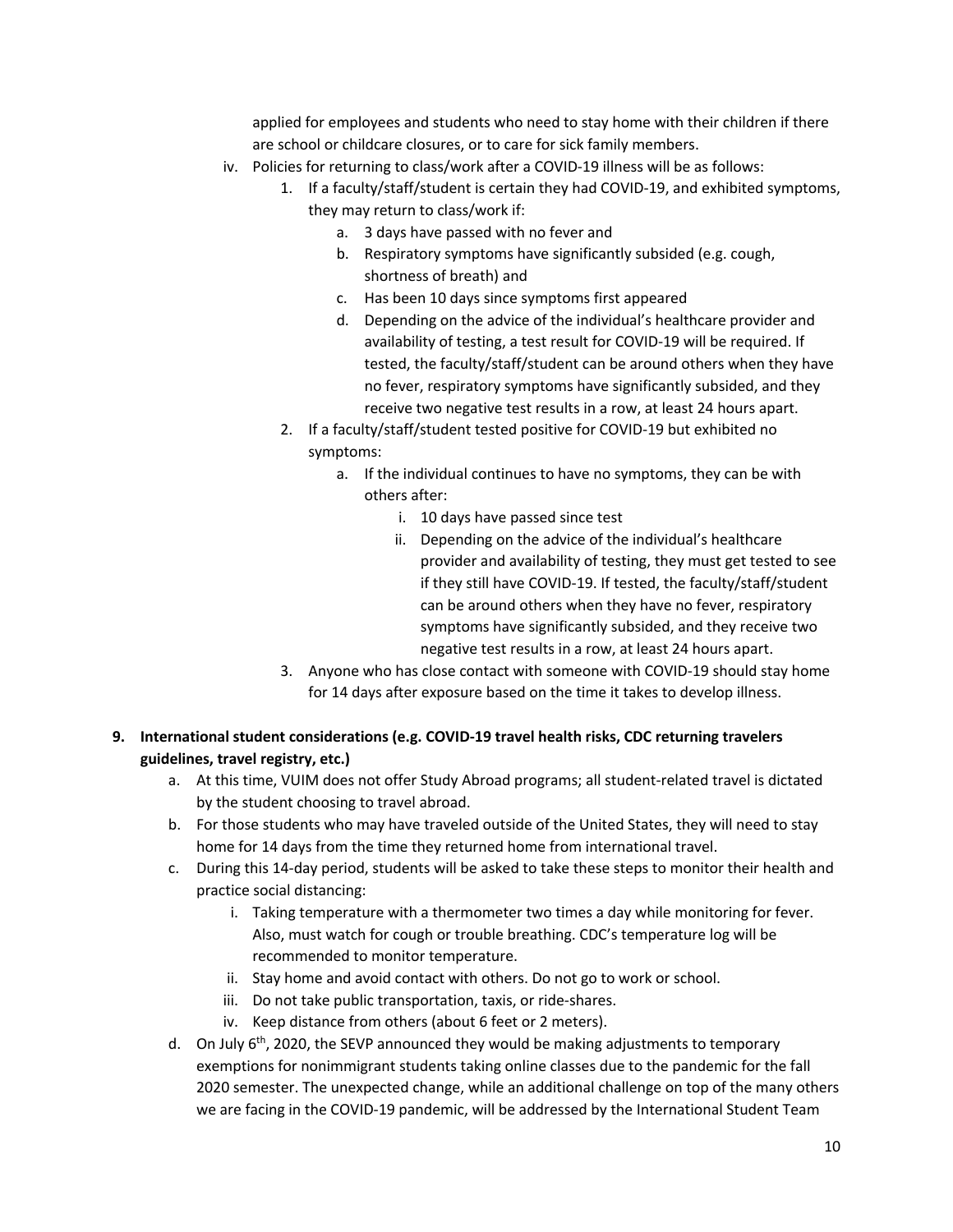and Enrollment Management Team of the Virginia University of Integrative Medicine. While the University planned to offer a mix of online and in-person study to all of our students during the limited reopening planned for the Fall 2020 Quarter, under the terms of the new regulation it appears this will be a mandatory and standard operating procedure if we wish to support our international student community and allow them to continue with their VUIM educational experience. Our institution's leadership will be using the weeks ahead to design a course schedule that will accommodate all of those who plan to be with VUIM for their studies, providing some amount of in-person classroom experience so that they will be able to remain in the U.S. without jeopardizing their immigration status.

#### **10. Partnership and communication/information sharing with the local community, health systems and other stakeholders.**

a. Decisions about responses to the presence of COVID-19 in the community will be made by the senior leadership of the institution in collaboration with the Local Health Department. Health officials will be notified of any instances of viral infection and assistance will be requested by VUIM to determine which set of strategies might be most appropriate for each instance of our specific community's situation.

#### **11. Face coverings.**

- a. Plans submitted by each institution should include information on how it intends to teach/reinforce use of face coverings among students, faculty and staff.
- b. For Faculty cloth face coverings should be worn in times when at least six feet physical distancing cannot be maintained. For example, an instructor standing in a classroom seven feet from students could teach without a face covering. During meetings or gatherings or in narrow hallways or other settings where physical distancing may not be easy to maintain, a face covering would be prudent to wear. Other considerations such as speaking loudly, singing, etc should be considered and may require additional distance.
- c. Students should be encouraged to wear cloth face coverings in times when at least six feet of physical distance cannot be maintained.
- d. Institutions should consider adopting relevant business-sector guidance for staff regarding the use of face coverings (e.g. fitness center, dining, student services, etc.).
	- i. Staff, faculty, student, patient and visitor safety will be the main priority in considering how to handle each situation on campus.
	- ii. Face coverings will be required to be worn on campus at all times, including in public facing areas and in office spaces where six feet of physical distance can be maintained. Faculty, staff and students are required to wear face masks that cover the nose and mouth at all times when in classrooms, labs and other public settings (indoors and outdoors) where physical distancing measures are difficult to maintain. VUIM will provide all faculty and staff with three N95 masks per employee in addition to face shields for those working in the main administrative office and the Teaching Clinic; students are required to provide their own masks, though there will be disposable masks available in the administrative office in the event a student forgets to bring one or misplaces one on campus.
	- iii. Students, faculty and staff who have a religious belief or medical condition that prevents them from wearing a face covering will be exempt from this requirement though there might be other physical distancing strategies that will necessarily be put in place. Faculty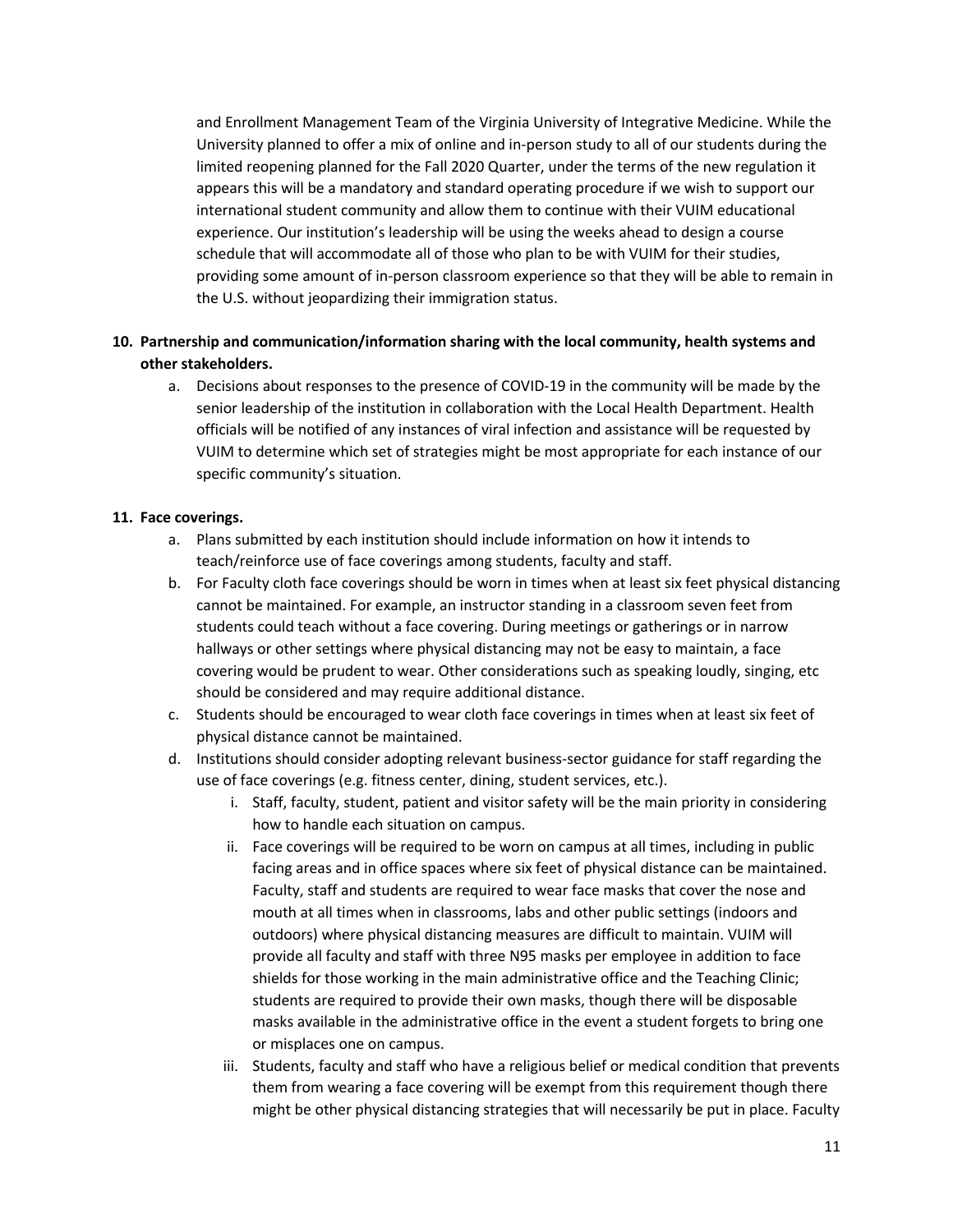and staff should confer with their supervisor to plan for or handle any needed exceptions.

- iv. Instructions and training on how to use masks will be distributed to all students, staff, and faculty.
- v. Employees and students who do not wear masks should be reported to the Secondary Campus Coordinators immediately. Infractions by students and Employees will be handled in accordance with the University's Code of Conduct policy noted in the Employee Handbook and Student Handbook. Penalties will depend on the frequency and severity of the infraction.
- vi. Employees may remove their face masks while in their private offices with their doors closed.
- vii. Patients of the University's Teaching Clinic will be required to wear face coverings in order to enter the campus and receive treatment. If a patient fails to bring their own mask, Clinic staff will offer a disposable mask with requirement that one be brought during their next visit. A record of disposable mask issuance will be kept. If a patient refuses to wear a face covering, clinic staff will ask the customer to return at another time.
- viii. Contractors are also required to wear face coverings.
- **12. Student Health Services (SHS):**
	- **a. Assurance of provision of medical-grade PPE for health services staff**
	- **b. Maintenance of typical (non-COVID-19) health services**
	- **c. Mental health services**
	- **d. SHS facility considerations such as waiting areas, signage, environmental management/cleaning, IT considerations, etc.**
	- **e. SHS administrative/staff considerations such as PPE, employee health program protocols, education/training of staff, billing/charges, staff scheduling, etc.**
	- **f. SHS patient care considerations such as online appointments, strategies to limit shared objects (e.g. pens, keypads), triage protocols, screening forms, patient screening procedures (e.g. for symptoms/temperature checks before entering the clinic).**
		- i. The Virginia University of Integrative Medicine does not offer an on-campus Student Health Service in the form of a primary care health center. However, as a medical institution providing training to future practitioners of Acupuncture, our institution does operate an on-campus Teaching Clinic. Currently, the clinic is well stocked with both disposable and reusable PPE in the form of masks, gloves, and face shields for clinical staff and faculty. We calculate that we have supplies to last for at least 3 months. We are monitoring the supplies regularly and have plans in place for subsequent orders.
		- ii. Currently the on-campus Teaching Clinic is closed and has been closed since Mid-March 2020. We plan to reopen the Teaching Clinic in the Fall through the limited Reopening planned for the Fall Quarter.

#### **13. Large events, including athletic events, and others such as ceremonies or performances**

a. While large events are uncommon on campus, all events will comply with current guidance from public health and state officials with respect to allowable event size, PPE, and required social distancing.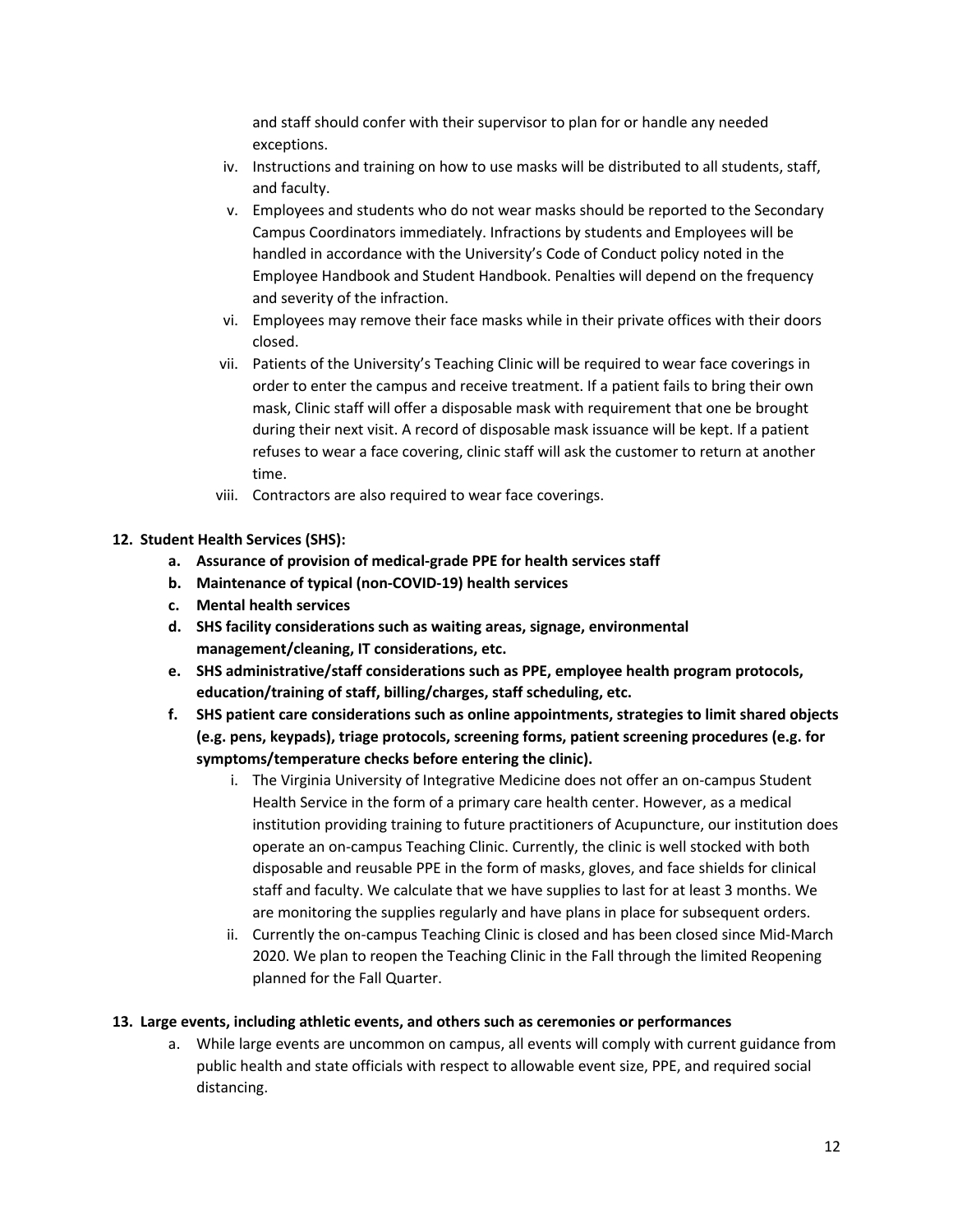#### **14. Communications strategy**

a. Senior Leadership of Virginia University of Integrative Medicine have an established protocol for emergency communications that employs a combination of our College Management System, email, and SMS. This takes the form of our website-wide notification space (currently serving as the record and repository for all publicly announced COVID-19-related communications from the university about operations and public health), emergency push notifications via text and mass emails. In addition, public health trainings regarding matters related to COVID19 will be distributed to the entire University community of students, faculty, and staff.

#### **15. Orientation and education/training, including anti-stigma training**

- a. A variety of educational resources and trainings designed to keep the VUIM community safe are planned for students. These trainings, developed by the Senior Leadership team including the CEO, President, Academic Dean, and Dean of Enrollment Management will include online opportunities for learning that students can access prior to campus reopening, in-person education that will be delivered during orientation and an ongoing communication campaign reminding the VUIM community to practice responsible behaviors.
- b. Topics of trainings will include Mask Usage and Anti-Stigma training.

### Monitoring Health Conditions to Detect Infection

#### **1. Daily health screening questions and/or other health monitoring approaches that can be used to monitor health of the campus population.**

- a. Prior to arriving on campus to class, each student, faculty, and staff member will be required to complete an online attestation survey through a combination of Google Surveys and the University's College Management System, Populi. The survey will respond to questions related to body temperature, COVID-19 symptoms and any instructions they have received to self-isolate by another agency or a medical professional. Based on their responses, individuals will be permitted to proceed to campus or will be directed to obtain medical assistance and testing.
- b. VUIM will participate in the usage of the COVIDWISE exposure notification app to help share and distribute information about instances of infection.
- c. Upon arrival on campus, students will be measured for their temperature by dedicated staff or faculty. To further accommodate social distancing measures, the University is looking to procure body temperature scanner kiosks for use at the main entry ways of the campus building.
- **2. Campus level syndromic (disease) surveillance using electronic health record data or other disease surveillance methods as feasible.**
	- a. Data tracked from the survey will provide an overall picture of health for the campus. We are in the process of working with our Information Technology team to develop a dashboard of data based on the survey responses and temperature scans to create an informational resource regarding the health of the campus community.
- **3. Establishment of a testing strategy. Testing strategies should consider testing for all students, faculty or staff with symptoms and access to testing for close contacts of cases as recommended by public**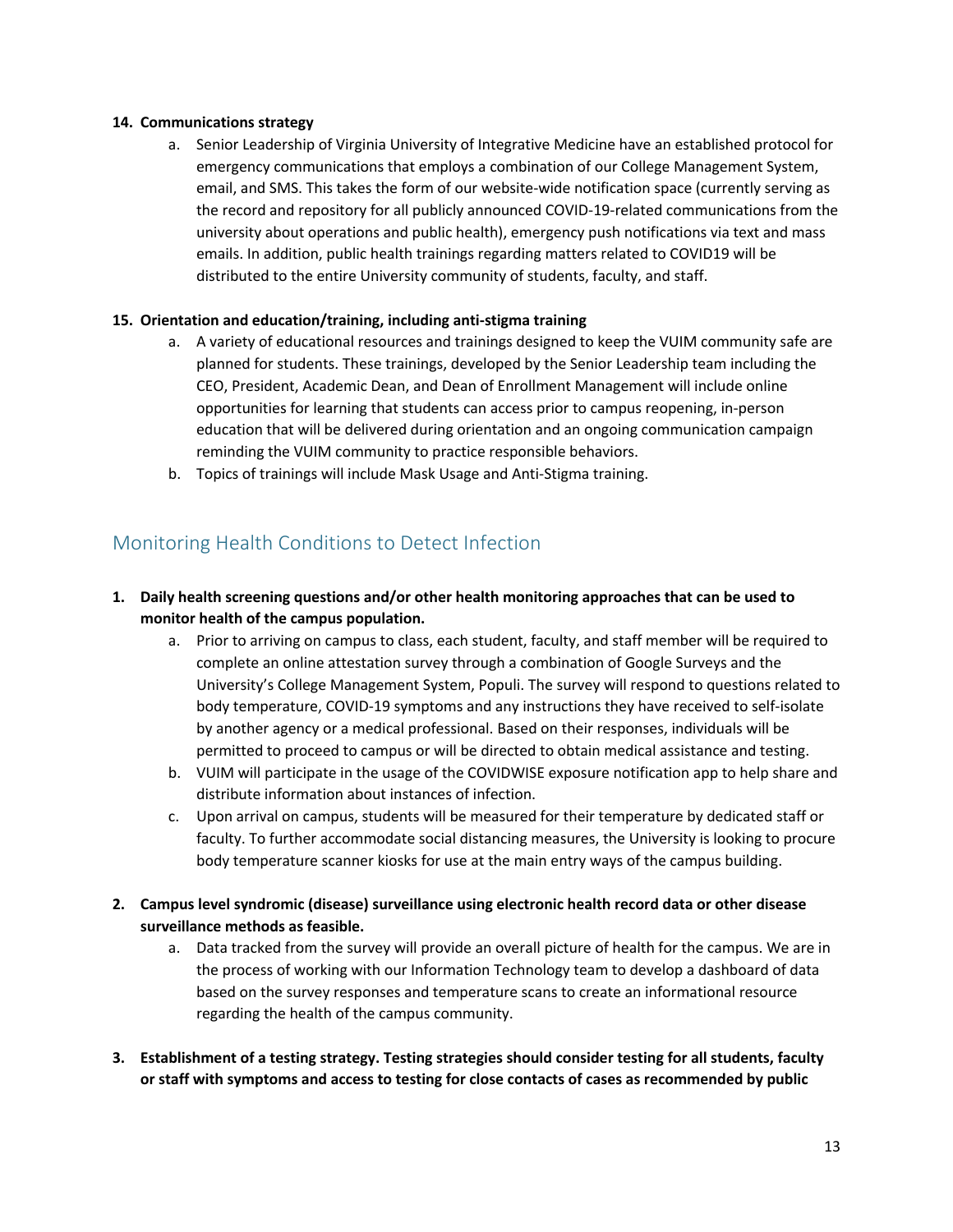**health. Institutions may consult with their local health department, local health systems and other relevant partners.**

- a. The Virginia University of Integrative Medicine currently does not have access to the resources to establish an In-House, on campus testing program. VUIM is in the early stages of working with  $3<sup>rd</sup>$  parties to procure and secure diagnostic tests for COVID-19. Depending on demand and availability, circumstances may change so that testing may be available, in-house.
- b. In the absence of In-house, on campus testing, the University will follow the testing strategy below:
	- i. Faculty, Staff, and Students will follow the established daily health screening protocol.
	- ii. Based on the results, the Faculty/Staff/Student will contact their primary care physician for recommendation to receive a test or contact a testing facility directly to schedule a testing appointment.
	- iii. The Faculty/Staff/Student in question will wait for the results and submit them to the University.
	- iv. Based on the results, the Faculty/Staff/Student will return to campus or Quarantine/Isolate to prevent spread of the disease.

### Containment to Prevent Spread of the Disease When Detected

#### **1. Partnership with VDH for contact tracing**

a. VUIM will collaborate closely with the Fairfax County District of the VDH to discuss how the institutions will interact related to contact tracing. VUIM intends to participate in the beta testing of the COVIDWISE app and will encourage the use of COVIDCHECK powered by Bouy to our constituencies (https://www.vdh.virginia.gov/coronavirus/covidcheck/)

#### **2. Quarantining and isolating (provision of housing, basic needs, medical case management)**

- a. As noted, the Virginia University of Integrative Medicine is a Commuter institution that does not offer on-campus housing – 100% of its students, staff, and faculty reside off campus.
- b. Faculty/Staff/Students living off campus will be expected to quarantine and isolate at their places of residence.
	- i. Any in the community that may live with one another (e.g. roommate/housemate arrangements) will be treated as a "family" and will need to quarantine or isolate together.
	- ii. Any students that carpool or travel to campus together will not be considered a "family unit" but will individually need to quarantine/isolate based on exposure to one another during travel.
		- 1. Any students that meet either of the "close-contact" circumstances will need to quarantine for 14 days and receive a test for COVID-19, results of which must be reported to VUIM prior to a return to campus being permissible.
- c. Quarantine and Isolation Guidance for Faculty/Staff/Students
	- i. Students should remain in their room/residence.
	- ii. Students should record temperature and symptoms daily.
	- iii. If students need to seek medical care outside of quarantine/isolation, they should wear masks.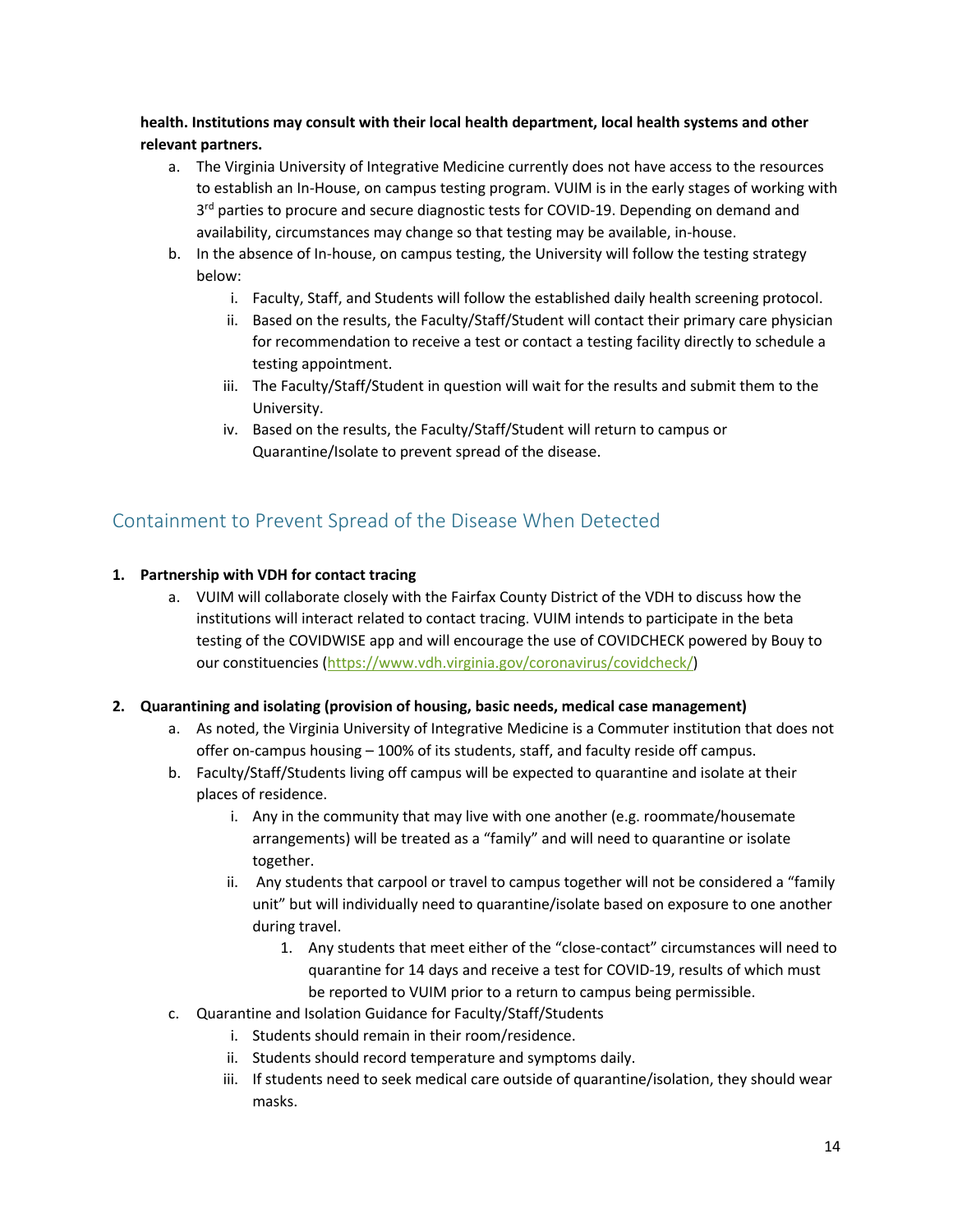#### **3. Campus outbreak management**

- a. If an outbreak occurs on campus, the University leadership will contact and consult with the Virginia Department of Health (VDH) for input and direction. Based on the input and direction received from VDH, we trust that the VDH Staff will identify the specific degree of response required. The degree of response will be based on the level of community transmission:
	- *i. NO Community Transmission or LIMITED Community Impact* 
		- 1. We will continue to operate according to the modified approach we have taken as a part of the Limited Reopening Plan we have developed to address the threat of a variety of infectious diseases such as influenza (flu) and COVID-19;
		- 2. This includes but is not limited to encouraging students, faculty, and staff to take daily preventive actions to remain healthy:
			- **a.** Practice handwashing/respiratory etiquette;
			- **b.** Good eating/sleeping habits;
			- **c.** Access to preventive health information;
			- **d.** Routine influenza vaccination;
			- **e.** Staying home when ill;
		- 3. We will monitor illness activity and absenteeism; Communicate and share the new procedures prepared in response to COVID19, follow our new protocol for managing ill students, faculty, and staff – including sending them to get tested and/or to self-quarantine;
		- 4. The institution will also continue to monitor information and guidance distributed from the CDC and VDH to inform its continued decision-making process.
	- *ii. MINIMAL TO MODERATE Community Transmission or Community Impact*
		- *1.* We will require all students, faculty, and staff who are ill to self-isolate so as to not spread illness to others;
		- *2.* We will cancel events and large gatherings, particularly events with planned or actual attendance of over 50 people;
		- *3.* In concert and consultation with VDH, we will determine if, when, and for how long to suspend classes and postpone or cancel events and activities, especially those classes with 50 or more students;
		- *4.* We will continue to remind and offer communications and training to reduce stigma surrounding those affected by COVID-19 while ensuring the mental health and well-being of students;
		- *5.* If classes are temporarily cancelled, we will implement the following additional measures:
			- *a.* Cancellation of other events or large gatherings (e.g. club meetings, athletic events) with 50 or more people;
			- **b.** Closure of the University's Teaching Clinic
			- *c.* Communicate to students the importance of avoiding crowded gatherings (e.g. parties, gathering at malls, coffee shops, etc.);
			- *d.* Ensure continuity of academic activities by offering a revised schedule and plan for the possibility of a 100% remote learning process.
	- *iii.* SUBSTANTIAL Community Transmission or Community Impact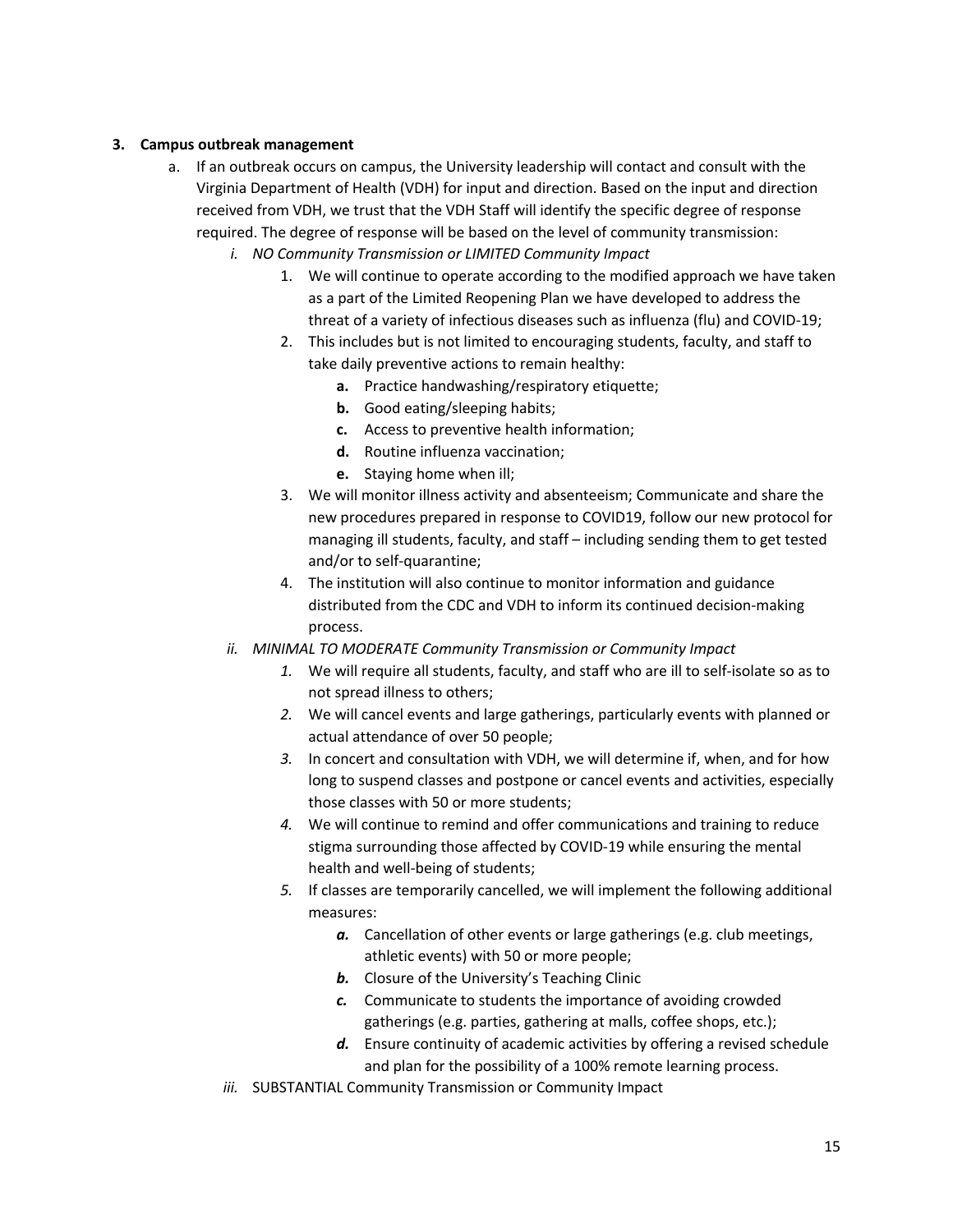- *1.* Suspend all classes and postpone or cancel all events and activities, regardless of class or event size;
- *2.* Create a schedule for returning to 100% remote learning for all courses and programs;
- *3.* Develop policies and procedures to limit attendance in all public spaces on campus (e.g. offices, conference rooms, dining halls, fitness centers, libraries, etc.) to no more than 10 people at a time

Essentially, the institution will return to the model operated during the Spring 2020 Quarter.

- **4. Partnership with local health systems to assure care for symptomatic individuals as needed. (e.g. a local health system representative could serve on the COVID-19 team)**
	- a. We are continuing to identify a local health system representative (preferably from the Virginia Hospital System or INOVA System) that would be interested and available in taking part and serving as a member of our COVID-19 Team. We will update our plan with that information as recruitment is finalized.

## Shutdown Considerations If Necessitated by Severe Conditions and/or Public Health Guidance

- **1. Plans regarding the criteria and process for campus dismissals or shutdowns. Decisions regarding dismissals and shutdowns should be made in consultation with local and state public health officials.**
	- a. Given the Virginia University of Integrative Medicine's size and commitment to protecting the health of our constituencies, the institution was able to act quickly and pivot its operations to reflect the changing environment resulting from the COVID-19 outbreak. Our quick thinking and responsiveness allowed us to act nimbly and transition our programs to 100% remote learning for the Spring 2020 quarter.
	- b. Having gone through that exercise once before, the University's leadership trusts our ability to respond to the possibility of a campus dismissal/shutdown with equal success. Such decisions will be made in consultation with and according to guidance from local and state public health officials, with information distributed to those bodies.
- **2. Nature of reduced campus activity in the event of severe conditions/public health direction or guidance.**
	- a. VUIM now has the experience to confidently execute the reduction of campus activity in the event of severe conditions (such as an outbreak). When doing so, we will keep in mind our need to limit the disruption to our constituencies to the extent we can while continue to offer the learning opportunities our students have come to expect during their time as students with our institution.
- **3. Considerations regarding student health and safety on campus versus returning home.**
	- a. Again, as a small private institution that operates in a Commuter Nature without on-campus housing, dining, or student primary care services, any necessary response that will require a shutdown will be enacted swiftly and with minimal disruption.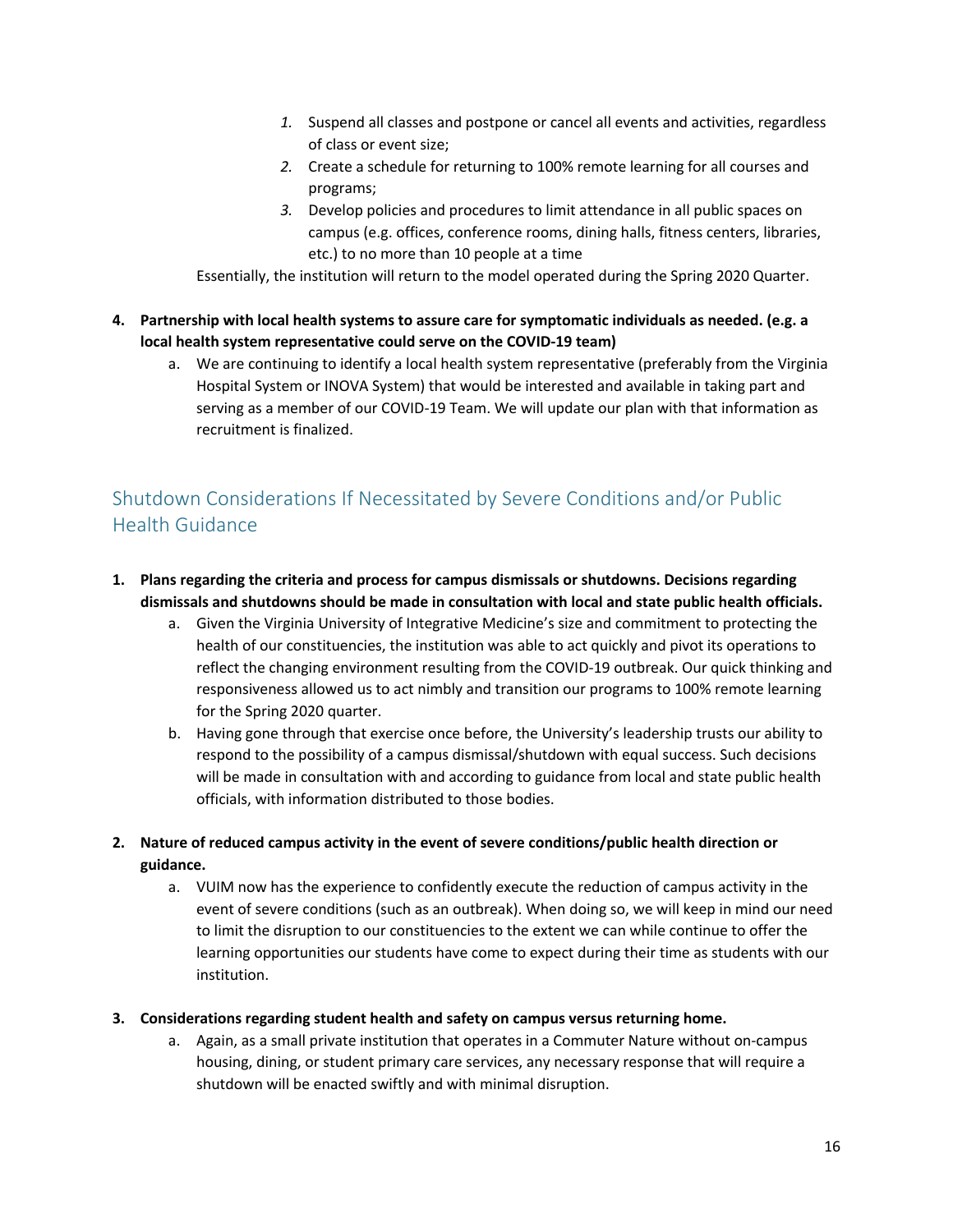b. As we did to close out our Winter 2020 quarter and to prepare for the start of the Spring 2020 Quarter, VUIM staff will increase the frequency of communication through all of our emergency notification channels to effectively notify students about the changes to the institution's operations.

#### **4. Communications plan for dismissals/shutdowns.**

- a. The University's established Emergency Management Plan (available within the institution's Academic Catalog) outlines the ways in which communication will be shared with students.
- c. In short, Senior Leadership of the Virginia University of Integrative Medicine have an established protocol for emergency communications that employs a combination of our College Management System, email, and SMS. This takes the form of our website-wide notification space (currently serving as the record and repository for all publicly announced COVID-19 related communications from the university about operations and public health), emergency push notifications via text and mass emails. In addition, public health trainings regarding matters related to COVID19 will be distributed to the entire University community of students, faculty, and staff.
- d. As was the case during the Winter and Spring 2020 quarters, announcements regarding changes are made in a clear and timely manner.